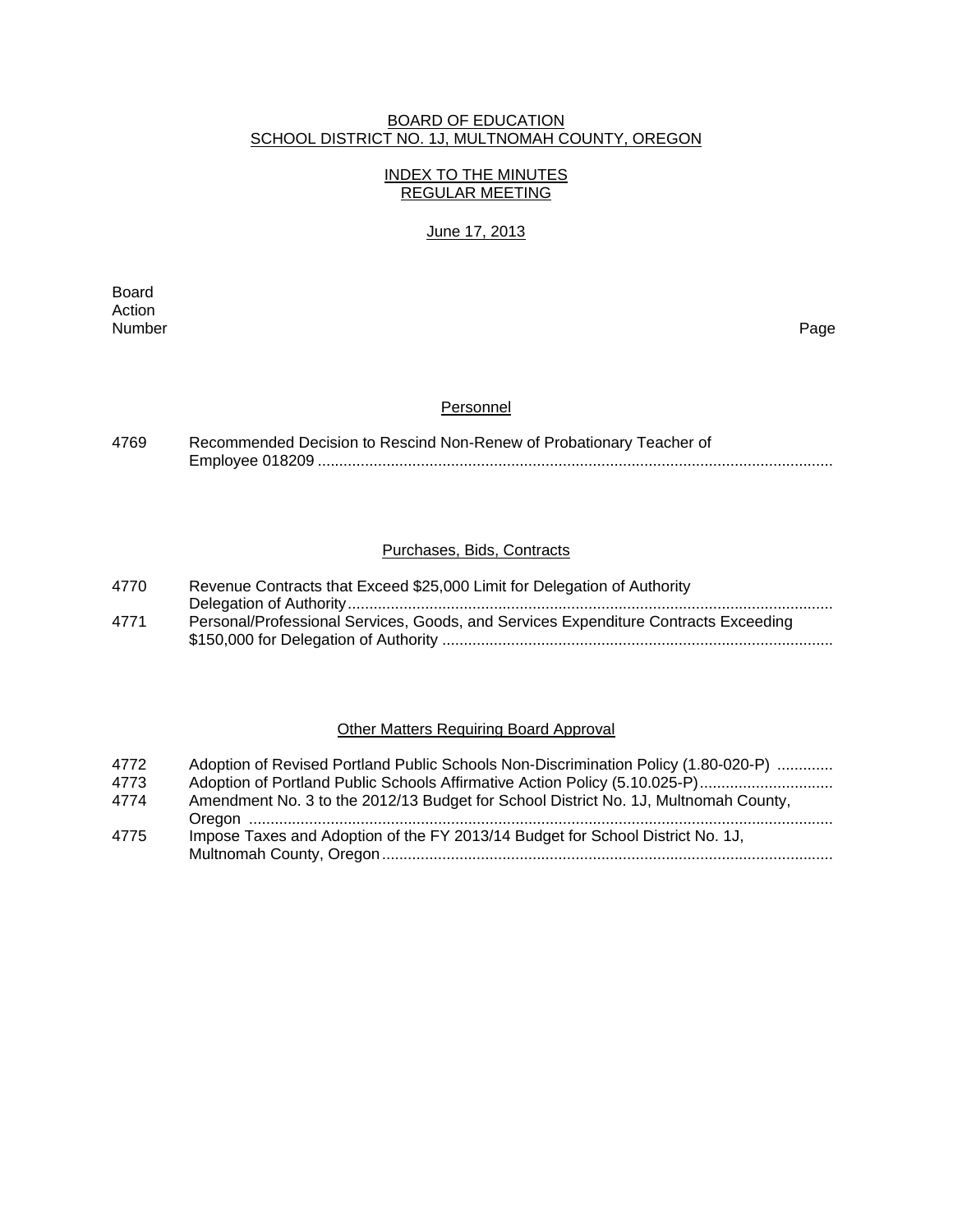#### OFFICE OF THE BOARD OF EDUCATION SCHOOL DISTRICT NO. 1J, MULTNOMAH COUNTY, OREGON BLANCHARD EDUCATION SERVICE CENTER PORTLAND, OREGON

The Regular Meeting of the Board of Education came to order at 6:00pm at the call of Co-Chair Martin Gonzalez in the Board Auditorium of the Blanchard Education Service Center, 501 N. Dixon St, Portland, Oregon.

There were present: Pam Knowles

Ruth Adkins Bobbie Regan Trudy Sargent Martin Gonzalez, Co-Chair Matt Morton Greg Belisle, Co-Chair - *absent* 

Alexia Garcia, Student Representative - *absent* 

Staff Carole Smith, Superintendent Jollee Patterson, Board Secretary

### **HONORING DIRECTORS SARGENT AND GONZALEZ**

Co-Chair Gonzalez recognized Director Sargent for her eight years of service, with Director Regan adding that Director Sargent was an incredible public servant. Superintendent Smith recognized Co-Chair Gonzalez. Board members thanked Directors Gonzalez and Sargent for their service on the Board.

#### **SUPERINTENDENT'S REPORT**

Superintendent Smith reported on: the :June 11<sup>th</sup> Bond Work Kick-off event at Wilson; the Gay Pride Parade on June 16<sup>th</sup>; the completion of the Jefferson High School frontage project; the summer food program; graduations; and, the  $100<sup>th</sup>$  anniversary of Capitol Hill Elementary.

#### **STUDENT TESTIMONY**

Luna Abedia and Lincoln Payne spoke in regards to Ainsworth Elementary School. There were many kids in their class, and next year class sizes would be large. They will be losing their half time music teacher, Ms. Wright. The students asked the Board to please find a way to lower class sizes and to keep their music teacher.

#### **PUBLIC COMMENT**

Bill Diss stated that it was wonderful to have children and mentioned that Planned Parenthood had killed 1/3 million babies last year.

Avela Chavez spoke in opposition to having Planned Parenthood in the schools.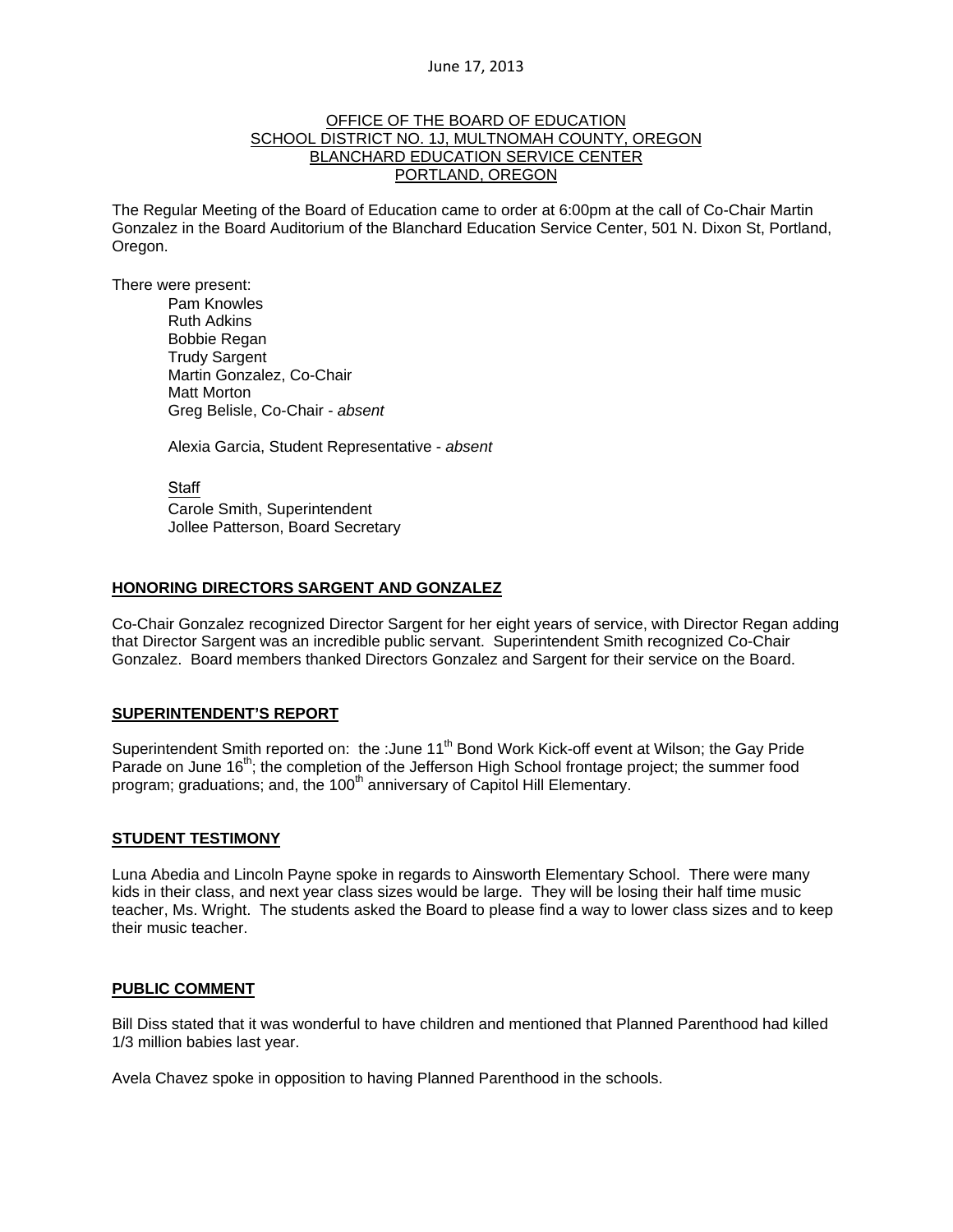Maria Velascas and Estafie Feresco spoke in support of Bill Diss.

Kevin Truong thanked Co-Chair Gonzalez for speaking at his graduation and stated that he had learned much at PPS. He added that next year, PPS should find more partnership in addition to the capital bond.

### **SECOND READING: AFFIRMATIVE ACTION POLICY**

Rob Larson, OLN, stated his support of the work and leadership shown by the Board. Portland was not hiring minority teachers at a great rate; however, PPS was moving forward their Affirmative Action Policy from a prior form of passive fairness to not tolerating race. PPS was demonstrating leadership by example.

Michael Alexander, Urban League of Portland, commended the Board on the Affirmative Action Policy. Andrea Marquez, Latino Network, stated that the Affirmative Action policy aligns with the equity lens. Jason Trombley, Coalition of Communities of Color, stated his support of the policy.

### **PPS FOUNDATION AND EQUITY GRANT FUND**

Rosemary Schwimmer, representing All Hands Raised, provided a PowerPoint presentation and thanked New Seasons Market for their \$600,000 contribution over the year to the Portland Public Schools Foundation. Ms. Schwimmer manages the PPS equity fund which was a courageous and equitable program. Over \$1 million was awarded in 2013-14.

#### **LEGISLATIVE UPDATE**

David Williams, Director of Government Relations, reported on HB2632 (urban renewal regulations) which should receive near unanimous support. The measure would restore \$4.5 million annually to the local option levy. Director Williams also reported on HB2153 (modification to state charter school application process), and the state education budget.

#### **AMENDMENT NO. 3 TO 2012-2013 BUDGET**

David Wynde, Deputy Chief Financial Officer, reported that the amendment essentially consisted of housekeeping items.

#### **ADOPTION OF 2013-2014 BUDGET**

Kristi York referenced the ratio FTE table and testified that it was quite clear that the staffing of teachers in all schools has declined over the years. Elementary schools take the brunt of the cuts. Ms. York asked the Board to please make the elementary schools whole and to use contingency funds to bridge the gap.

Robin Abedia stated her support for arts and music teachers who are currently in limbo and awaiting the art tax decision. Her school was threatened with losing their music teacher of 14 years.

Therese Rusink, Consuelo Jean Rottu of Zeller, and Mary Grace McDermott stated that they were disturbed that Planned Parenthood was allowed in the schools.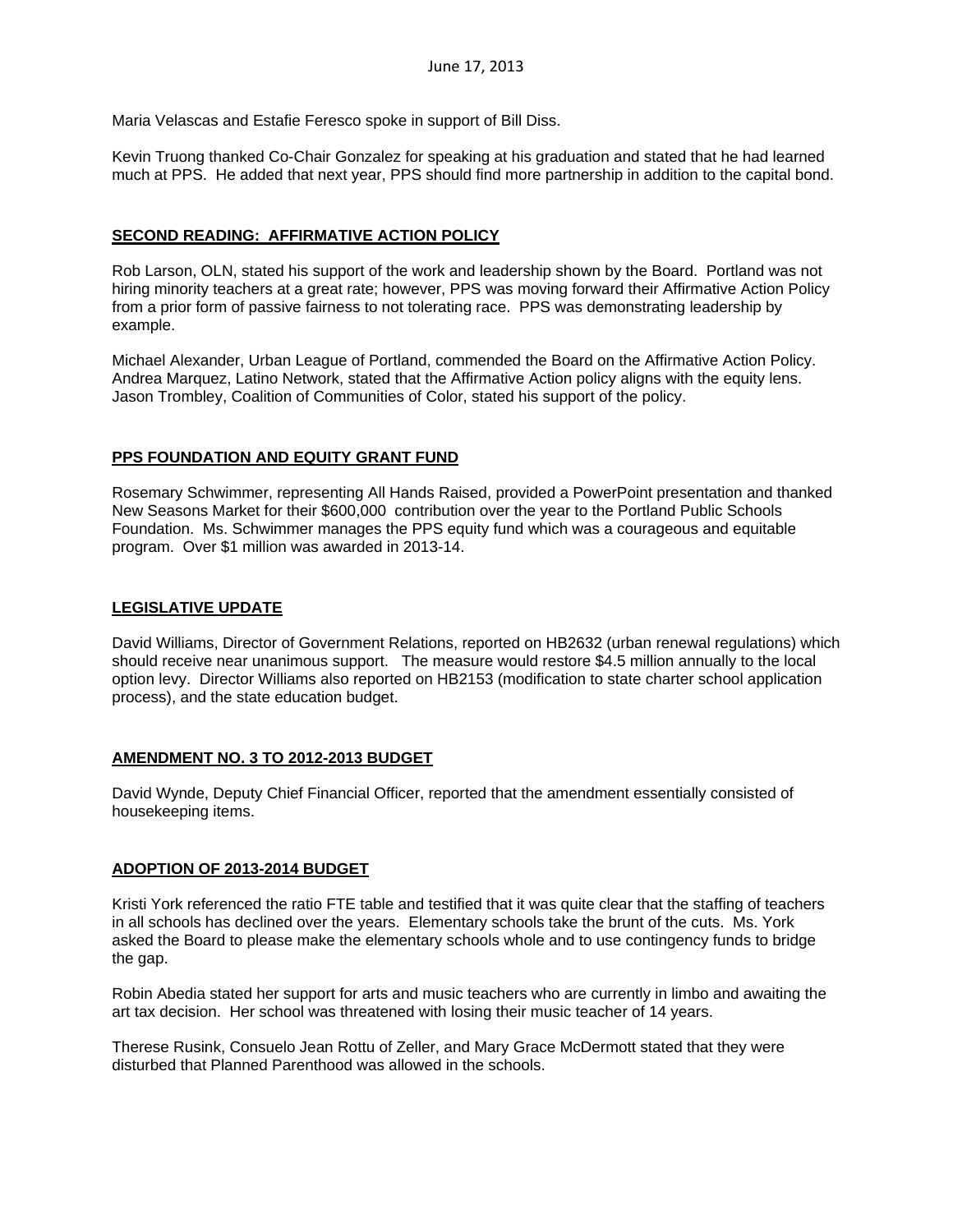Jennifer Merrill commented that she had spoken before the Board in April at Wilson High School regarding staff cuts. She wrote 15 letters to the Governor and legislators and received no response from any of them. Despite a stable PPS budget, they were having staff cuts at Wilson. All they want are the basics: teachers in the classroom to take care of things. She asked the Board to restore some of their staff cuts.

Director Sargent stated that the Board knows that the budget is not adequate. The Board will look at where to invest any extra money that is received.

Director Morton mentioned that there were a couple of positive things in the budget: the Board listened to community feedback, and we were not depending on a City bail-out this year. Also, we realigned our budgeting towards equity.

### **MONTHLY CAPITAL IMPROVEMENT BOND UDPATE**

Paul Cathcart, Project Manager, reported on the district-wide educational facility visioning (building design characteristics). The final product will be a Vision to guide future design of all district school buildings. Mr. Cathcart provided audio and video selections on the process from participants.

Director Regan questioned how the High School Action Team comments would be woven into the design specs. Mr. Cathcart responded that we were asking the Office of Teaching and Learning and principals for their best thinking on Ed Specs. Sue Ann Higgens, Chief Academic Officer, added that the High School Action Team was formed to report on the first year of the High School System Design work. The Team consists of about 30 members which include teachers, students, principals, central staff, parents and other community partners.

# **ADJOURN**

Co-Chair Gonzalez adjourned the meeting at 8:43pm.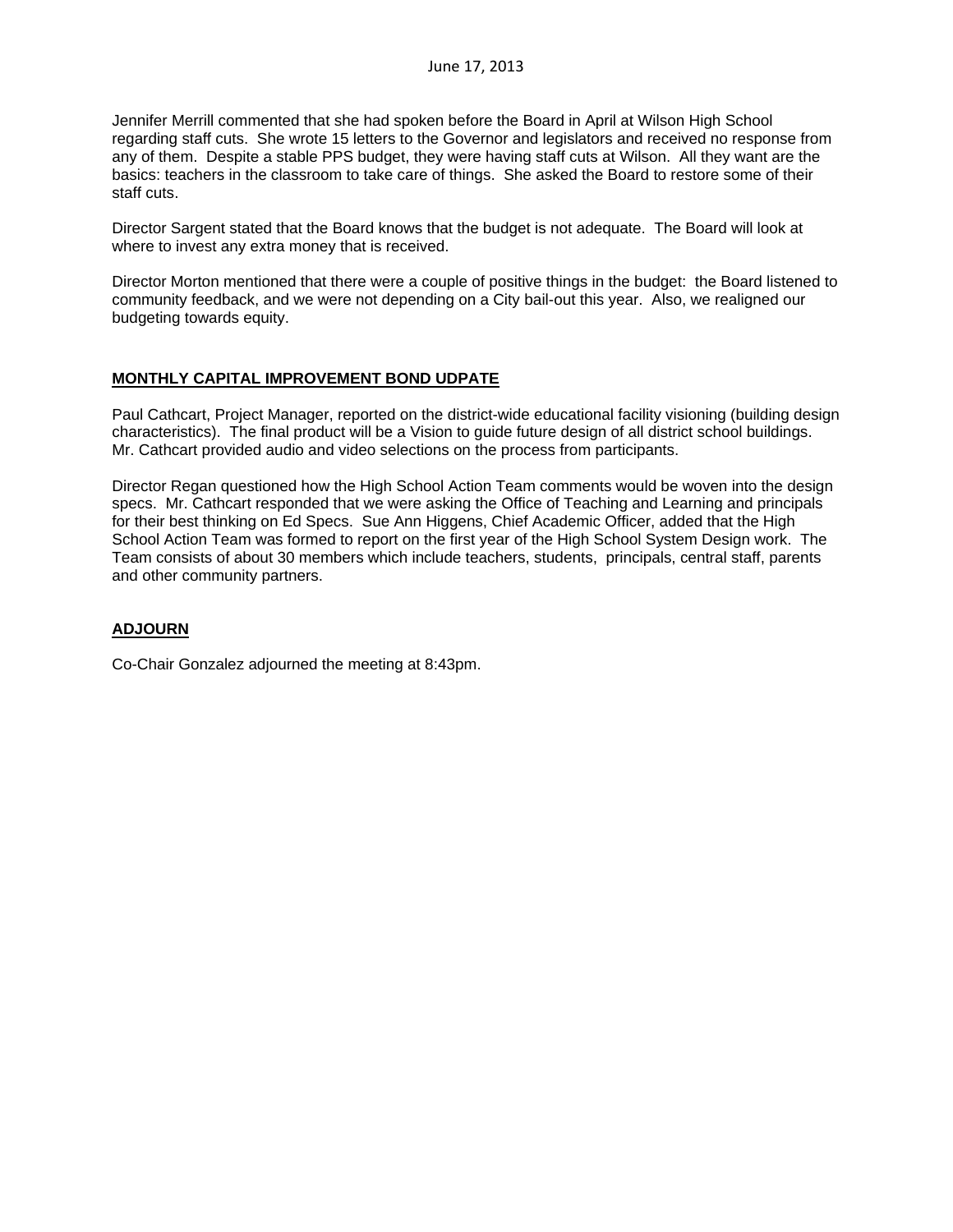# **Personnel**

The Superintendent RECOMMENDED adoption of the following item:

# Numbers 4769

Director Regan moved and Director Sargent seconded the motion to adopt the above numbered item. The motion was put to a voice vote and passed by a vote of 6-0 (yes-6, no-0; with Director Belisle and Student Representative Garcia absent).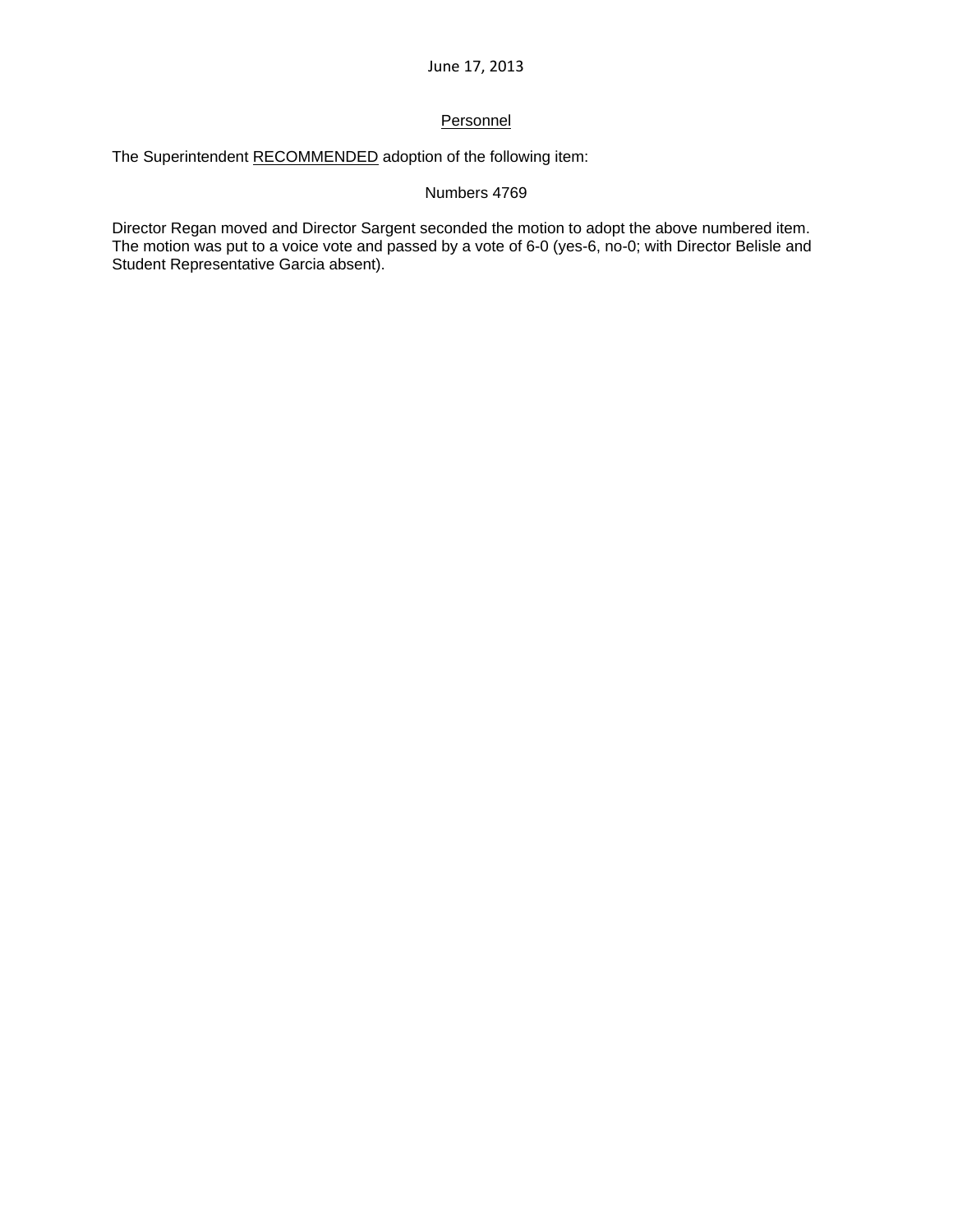#### Recommended Decision to Rescind Non-Renew of Probationary Teacher of Employee 018209

### **RECITAL**

On March 4, 2013, by resolution 4731, the Board of Education approved the recommendation of the Superintendent that the contract of Employee 018209 be non-renewed. On the advice of the Chief Human Resources Officer and the Regional Administrator, the Superintendent now recommends that the teacher below become a contract teacher for the 2013-2014 school year.

# **RESOLUTION**

The Board of Education accepts the Superintendent's recommendation and by this resolution hereby rescinds the non-renewal of Employee 018209's contract and elects her as a Contract Teacher for the 2013-2014 school year, subject to the employment terms and conditions contained in the standard form contract approved by the legal counsel for the District.

*S. Murray*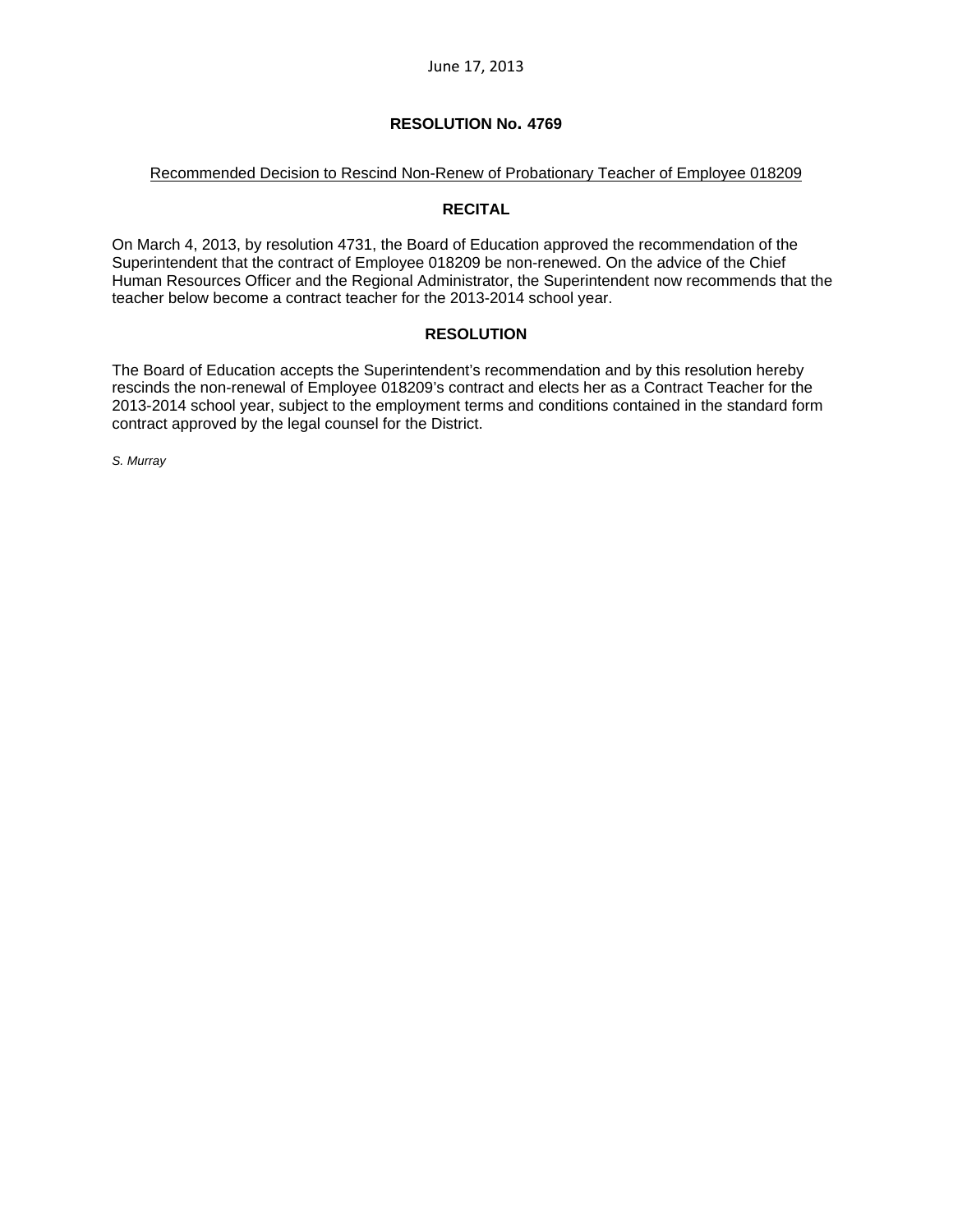# Purchases, Bids, Contracts

The Superintendent RECOMMENDED adoption of the following items:

Numbers 4770 and 4771

Director Regan moved and Director Sargent seconded the motion to adopt the above numbered items. The motion was put to a voice vote and passed by a vote of 6-0 (yes-6, no-0; with Director Belisle and Student Representative Garcia absent).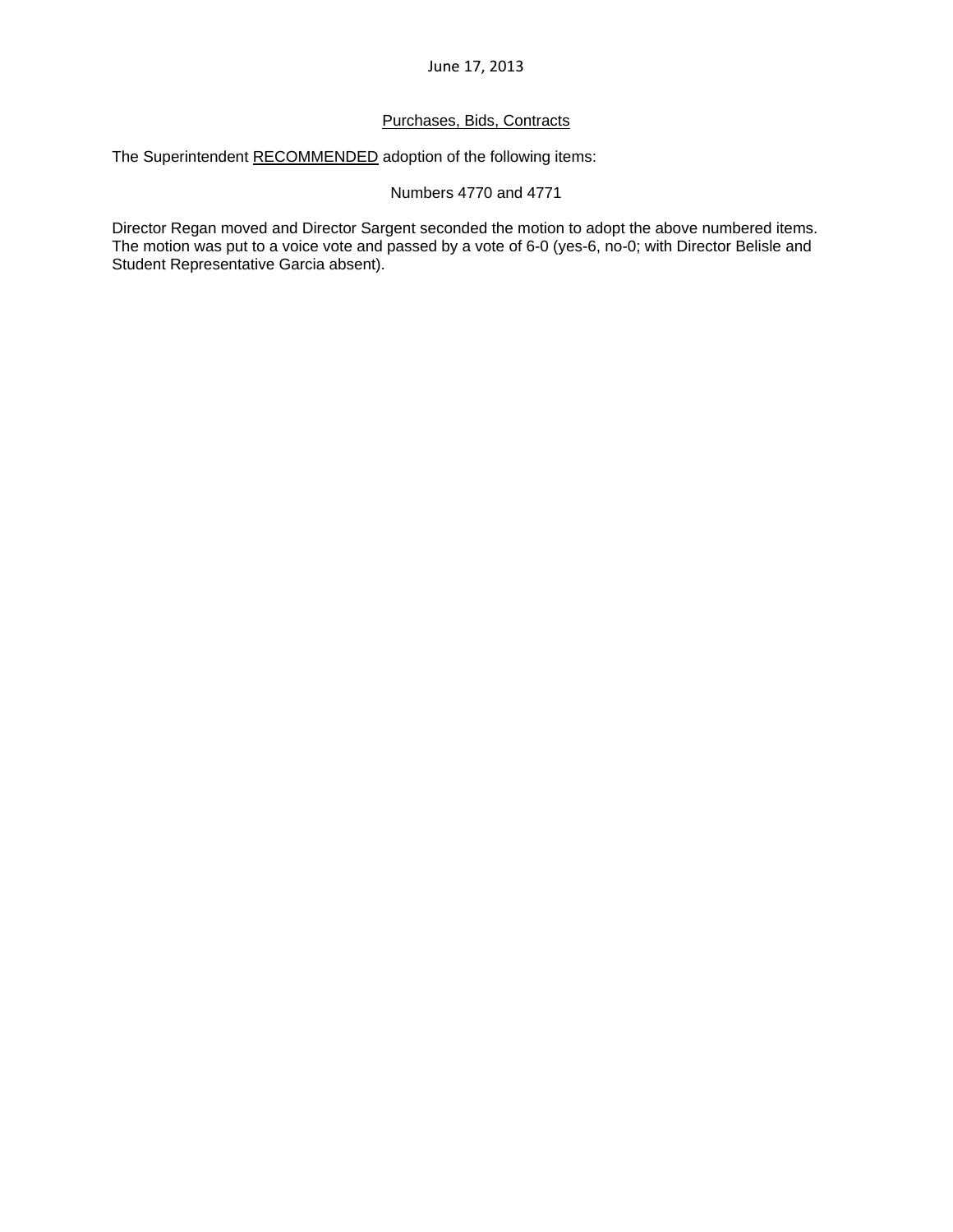# **RESOLUTION No. 4770**

### Revenue Contracts that Exceed \$25,000 Limit for Delegation of Authority

#### **RECITAL**

Portland Public Schools ("District") Public Contracting Rules PPS-45-0200 ("Authority to Approve District Contracts; Delegation of Authority to Superintendent") requires the Board of Education ("Board") to enter into and approve all contracts, except as otherwise expressly authorized. Contracts exceeding \$25,000 per contractor are listed below.

### **RESOLUTION**

The Superintendent recommends that the Board approve these contracts. The Board accepts this recommendation and by this resolution authorizes the Deputy Clerk to enter into agreements in a form approved by General Counsel for the District.

#### **NEW CONTRACTS**

#### No New Contracts

#### **NEW INTERGOVERNMENTAL AGREEMENTS / REVENUE ("IGA/Rs")**

No New IGAs

# **AMENDMENTS TO EXISTING CONTRACTS**

| Contractor                     | <b>Contract Term</b>            | <b>Contract Type</b>              | <b>Description of Services</b>                                                                                      | Amendment<br>Amount.<br><b>Contract Total</b> | Responsible<br>Administrator.<br><b>Funding Source</b> |
|--------------------------------|---------------------------------|-----------------------------------|---------------------------------------------------------------------------------------------------------------------|-----------------------------------------------|--------------------------------------------------------|
| Research Triangle<br>Institute | 08/10/12<br>through<br>09/15/13 | Revenue<br>R-59277<br>Amendment 2 | Increase funded amount for<br>the Gear Up program data<br>utilization award from the US<br>Department of Education. | \$75,000<br>\$152,750                         | J. Klein<br><b>Fund 205</b><br>Grant G1279             |

# **LIMITED SCOPE REAL PROPERTY AGREEMENTS AND AMENDMENTS**

No Limited Scope Real Property Agreements or Amendments

*N. Sullivan*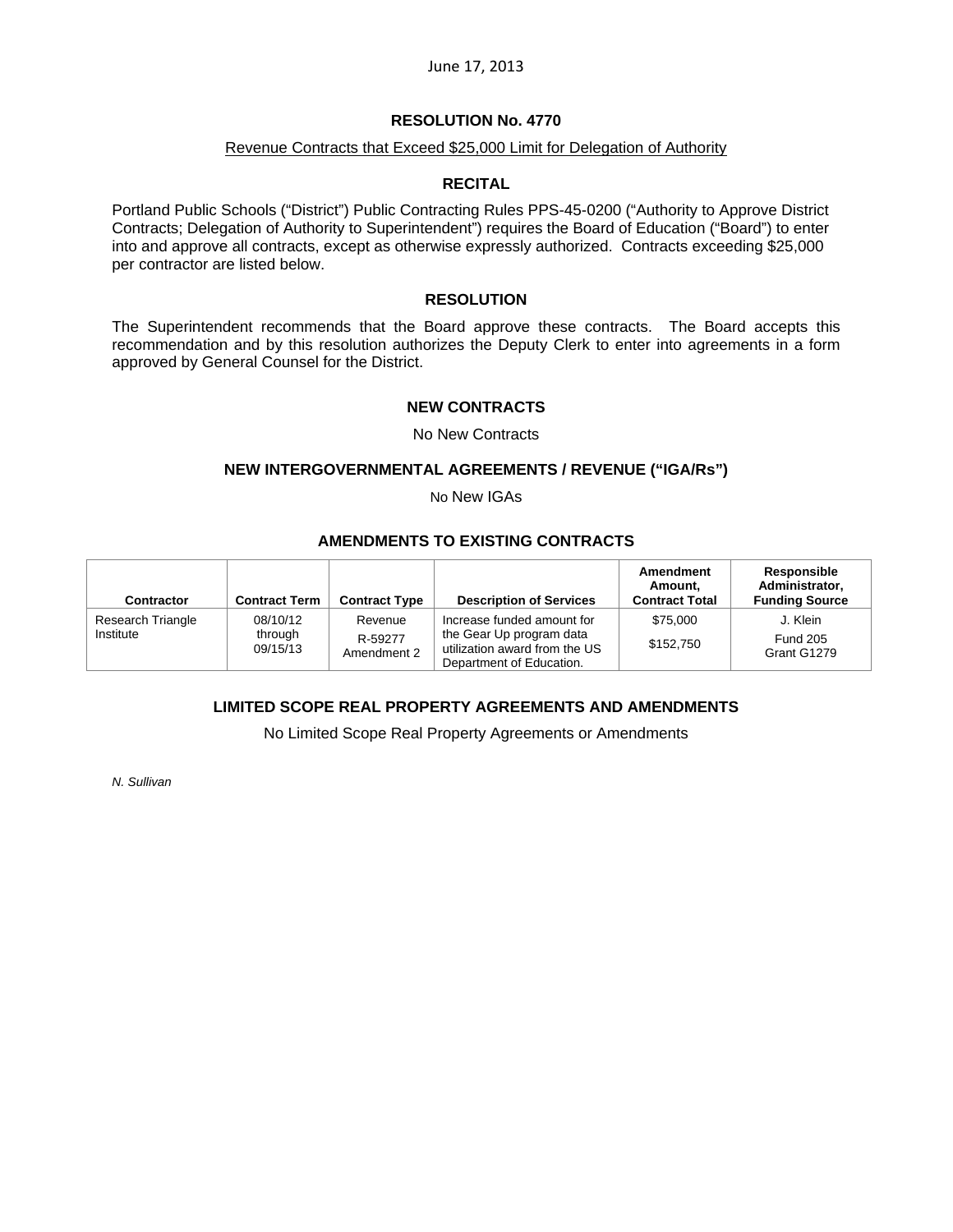### Personal / Professional Services, Goods, and Services Expenditure Contracts Exceeding \$150,000 for Delegation of Authority

### **RECITAL**

Portland Public Schools ("District") Public Contracting Rules PPS-45-0200 ("Authority to Approve District Contracts; Delegation of Authority to Superintendent") requires the Board of Education ("Board") enter into contracts and approve payment for products, materials, supplies, capital outlay, equipment, and services whenever the total amount exceeds \$150,000 per contract, excepting settlement or real property agreements. Contracts meeting this criterion are listed below.

### **RESOLUTION**

The Superintendent recommends that the Board approve these contracts. The Board accepts this recommendation and by this resolution authorizes the Deputy Clerk to enter into agreements in a form approved by General Counsel for the District.

| Contractor                                   | <b>Contract Term</b>            | <b>Contract Type</b>                | <b>Description of Services</b>                                                                       | Contract<br>Amount | Responsible<br>Administrator,<br><b>Funding Source</b>     |
|----------------------------------------------|---------------------------------|-------------------------------------|------------------------------------------------------------------------------------------------------|--------------------|------------------------------------------------------------|
| <b>Pacific Coast Fruit</b><br>Company        | 03/01/13<br>through<br>02/28/14 | Material<br>Requirement<br>MR 59846 | <b>Nutrition Services: Purchase</b><br>produce on a requirements<br>basis.<br>RFP 2012-1533          | \$1,300,000        | G. Grether-Sweeney<br><b>Fund 202</b><br>Dept. 5570        |
| Goody Man<br>Distributing, Inc.              | 01/01/13<br>through<br>12/31/13 | Material<br>Requirement<br>MR 59876 | <b>Nutrition Services: Purchase</b><br>bread products on a<br>requirements basis.<br>RFP 2012-1534   | \$395,000          | G. Grether-Sweeney<br><b>Fund 202</b><br>Dept. 5570        |
| Columbia Cascade<br>Construction<br>Services | 06/18/13<br>through<br>10/13/13 | Construction<br>C <sub>59</sub> xxx | Faubion K-8: Site work<br>associated with the Portable<br><b>Building Placement</b><br>ITB 2013-1640 | \$170.500          | J. Owens<br><b>Fund 451</b><br>Dept. 1248<br>Project DA004 |

# **NEW CONTRACTS**

# **NEW INTERGOVERNMENTAL AGREEMENTS ("IGAs")**

No New IGAs

### **AMENDMENTS TO EXISTING CONTRACTS**

| Contractor                     | <b>Contract Term</b>            | <b>Contract Type</b>                | <b>Description of Services</b>                                                                                       | Amendment<br>Amount, Total<br>Contract | Responsible<br>Administrator,<br><b>Funding Source</b> |
|--------------------------------|---------------------------------|-------------------------------------|----------------------------------------------------------------------------------------------------------------------|----------------------------------------|--------------------------------------------------------|
| Roadrunner Home<br>Bake, Inc.  | 07/01/13<br>through<br>6/30/14  | Material<br>Requirement<br>MR 58829 | <b>Nutrition Services: Purchase</b><br>commodity processed<br>products on a requirements<br>basis.<br>RFP 2010-1318. | \$280,000<br>\$870,000                 | G. Grether-Sweeney<br><b>Fund 202</b><br>Dept. 5570    |
| <b>Tyson Prepared</b><br>Foods | 07/01/13<br>through<br>06/30/14 | Material<br>Requirement<br>MR 58908 | <b>Nutrition Services: Purchase</b><br>chicken products on a<br>requirement basis.<br>RFP 2010-1318.                 | \$460,000<br>\$910,000                 | G. Grether-Sweeney<br><b>Fund 202</b><br>Dept. 5570    |
| Smuckers Food<br>Service       | 07/01/13<br>through<br>06/30/14 | Material<br>Requirement<br>MR 58860 | <b>Nutrition Services: Purchase</b><br>sandwich products on a<br>requirements basis.<br>RFP 2010-1318.               | \$300,000<br>\$765,000                 | G. Grether-Sweeney<br><b>Fund 202</b><br>Dept. 5570    |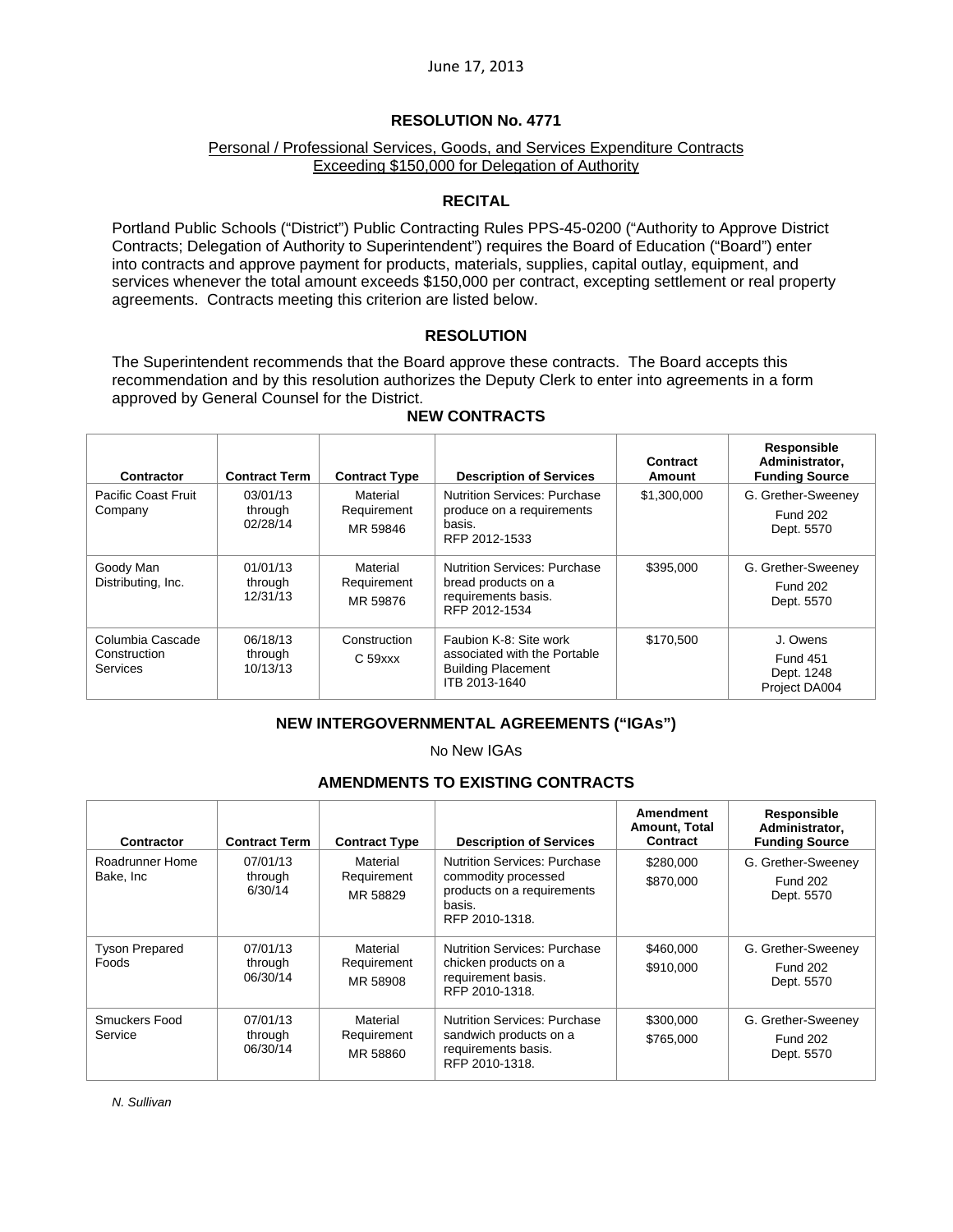### Other Matters Requiring Board Approval

The Superintendent RECOMMENDED adoption of the following items:

Numbers 4772 through 4775

During the Committee of the Whole, Director Morton moved and Director Regan seconded the motion to adopt Resolution 4772. The motion was put to a voice vote and passed unanimously (vote: 6-yes, 0-no, with Director Belisle and Student Representative Garcia absent)

During the Committee of the Whole, Director Knowles moved and Director Adkins seconded the motion to adopt Resolution 4773. The motion was put to a voice vote and passed unanimously (vote: 6-yes, 0-no, with Director Belisle and Student Representative Garcia absent)

During the Committee of the Whole, Director Sargent moved and Director Adkins seconded the motion to adopt Resolution 4774. The motion was put to a voice vote and passed unanimously (vote: 6-yes, 0-no, with Director Belisle and Student Representative Garcia absent)

During the Committee of the Whole, Director Morton moved and Director Sargent seconded the motion to adopt Resolution 4775. The motion was put to a voice vote and passed unanimously (vote: 6-yes, 0-no, with Director Belisle and Student Representative Garcia absent)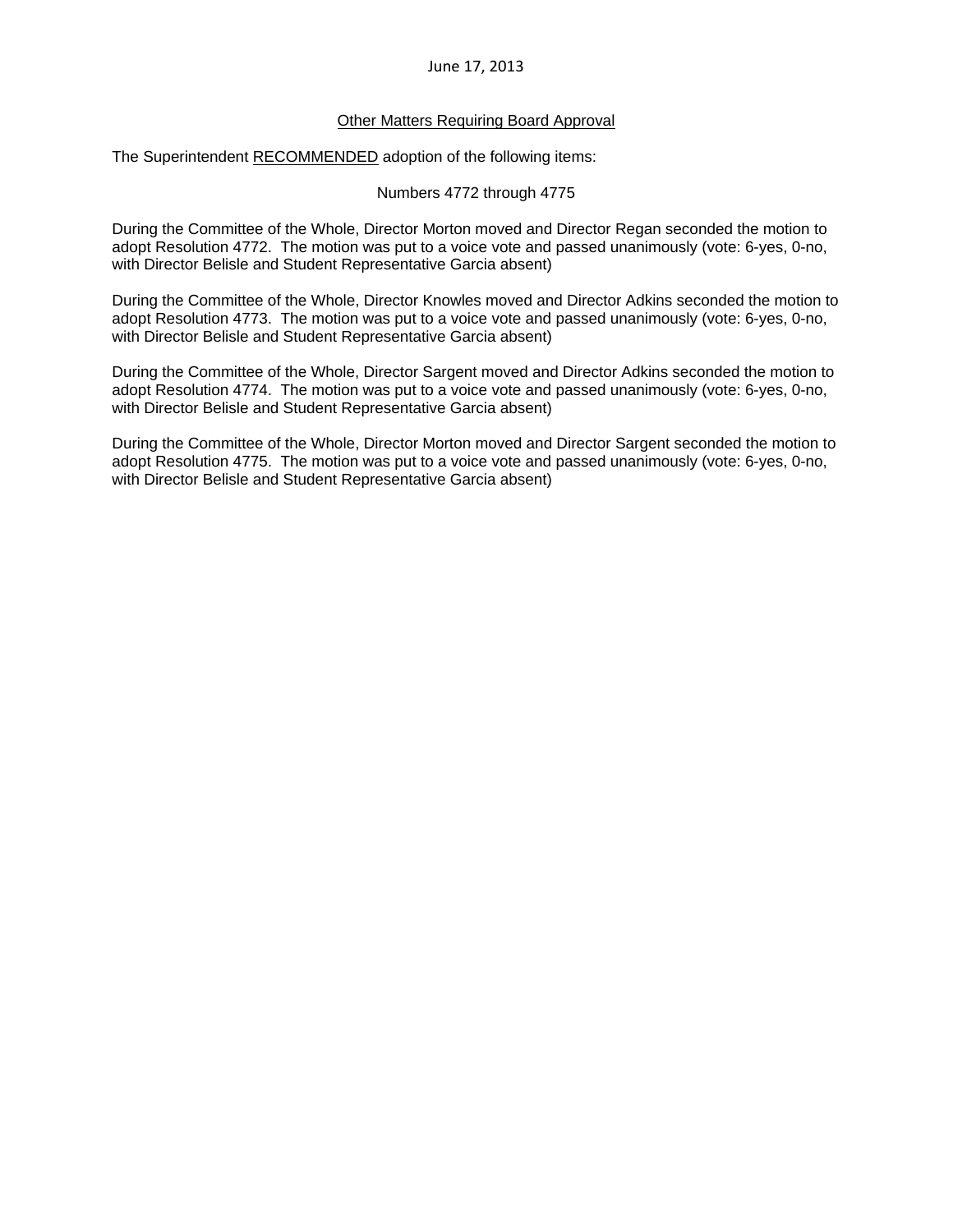#### Adoption of Revised Portland Public Schools Non-Discrimination Policy (1.80.020-P)

# **RECITALS**

The Board of Education for Portland Public Schools reviewed recommendations to adopt changes to the Non-Discrimination Policy (1.80.020-P). The Board of Education is required to place any new policy on the District website for a 21-day public review. Having fulfilled this obligation and having received no public input on the proposed policy amendment, the Board of Education supports the proposed policy language for adoption.

# **RESOLUTION**

# **PROPOSED POLICY: (Revised) Portland Public Schools Non-Discrimination Policy (1.80.020-P)**

Portland Public Schools recognizes the diversity and worth of all individuals and groups and their roles in society.

The District is committed to equal opportunity and nondiscrimination in all its educational and employment activities. The District prohibits discrimination based on race; national or ethnic origin; color; sex; religion; age; sexual orientation; gender expression or identity; pregnancy; marital status; familial status; economic status or source of income; mental or physical disability or perceived disability; or military service.

*L. Poe*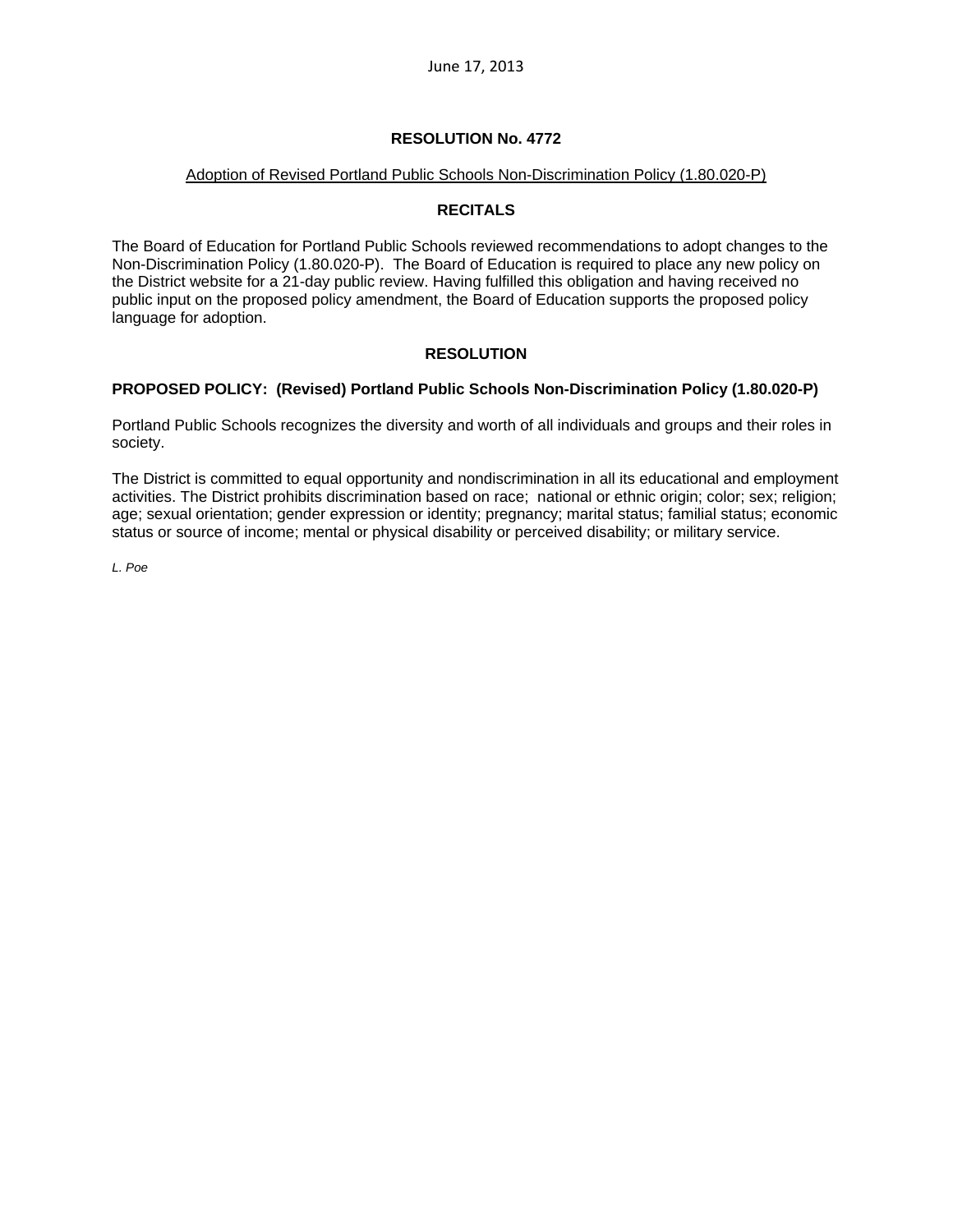#### Adoption of Portland Public Schools Affirmative Action Policy (5.10.025-P)

### **RECITALS**

The Board of Education for Portland Public Schools reviewed recommendations to adopt the Affirmative Action Policy (5.10.025-P). The Board of Education is required to place any new policy on the District website for a 21-day public review. Having fulfilled this obligation and having received no public input on the proposed policy amendment, the Board of Education supports the proposed policy language for adoption.

### **RESOLUTION**

#### **PROPOSED POLICY: Portland Public Schools Affirmative Action Policy (5.10.025-P)**

In order to close the racial achievement gap and better serve all students, Portland Public Schools staff must reflect the diversity of the students we serve. The Board of Education's Racial Educational Equity Policy (2.10.010-P) requires the school district to "recruit, employ, support and retain racially and linguistically diverse and culturally competent administrative, instructional and support personnel." Oregon state law, as articulated in the Minority Teachers Act, states that "the number of minority teachers, including administrators, employed by school districts and education service districts shall be approximately proportionate to the number of minority children enrolled in the public schools of this state." ORS § 342.437. This Affirmative Action Policy sets forth the Portland Public School District's prohibition against discrimination, directs the Superintendent to create and implement an Affirmative Action/Equal Employment Opportunity Plan (AA/EEO Plan), and establishes the goal that the District will come into compliance with goal established by the Oregon Minority Teachers Act.

#### Equal Employment Opportunity

The District shall provide equal employment opportunity for all applicants and staff in recruitment, hiring, assignment, training, retention, transfer and promotion. All employment actions shall be in accordance with the Board Policy of Non-Discrimination, 1.80.020. The District shall comply with all federal, state and local laws relevant to equal employment and non-discrimination.

The District will not tolerate retaliation against any individual who reports discrimination or harassment; or testifies, assists or participates in any manner in an investigation, proceeding or hearing, regardless of the outcome of the complaint. Conduct that would likely deter an individual from reporting or supporting a claim may constitute retaliation. Retaliation can occur even if the underlying complaint of harassment or discrimination is not substantiated.

The Superintendent shall designate the Chief Human Resources Officer to oversee compliance with equal employment and non-discrimination.

#### Affirmative Action – Employment

In order to comply with the Racial Educational Equity Policy and the Oregon Minority Teachers Act, the District will make meaningful efforts to recruit, employ, support and retain a qualified work force that reflects the diversity of our student body. The Board expects to see measurable progress every year in reaching the goal established by the Oregon Minority Teachers Act. This goal will both help ensure a work and school environment free from discrimination, and will contribute to enhanced student performance and the elimination of the achievement gap. To this end, the Board directs the Superintendent to develop and implement an AA/EEO Plan. The Board further directs the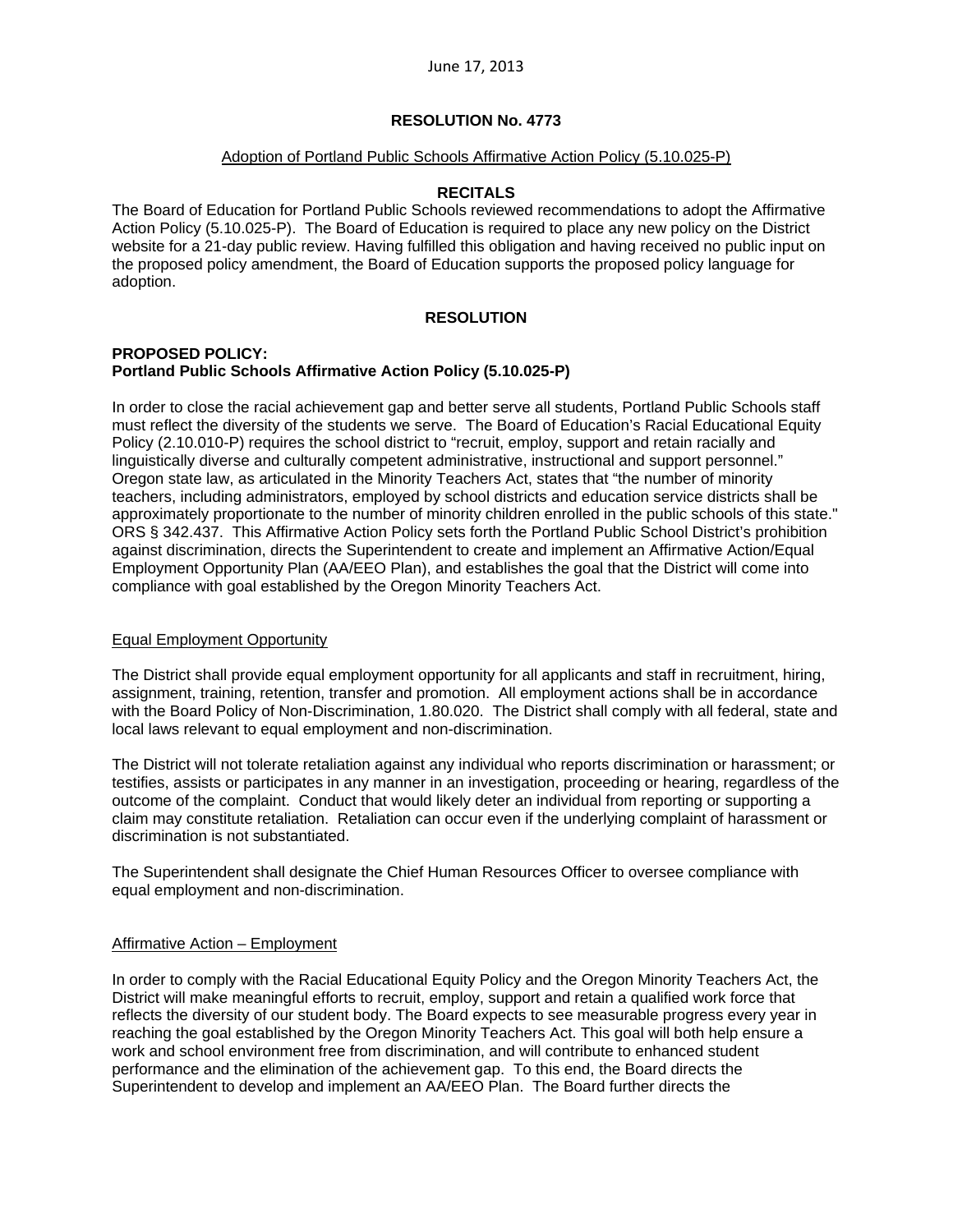Superintendent to designate an Affirmative Action Officer to oversee the implementation of, and compliance with, the AA/EEO Plan.

The Board expects the AA/EEO Plan to include affirmative measures designed to ensure equal employment opportunities. The AA/EEO Plan shall identify job groups that show the underutilization of staff based on race or gender within the District; set reasonable employment goals and timetables for increasing the diversity of our staff; and establish a plan of action to enable the District to reach these employment goals.

The goals articulated in this policy and the AA/EEO Plan are not rigid, inflexible quotas that must be met, but rather targets reasonably attainable by implementing best practices and applying good faith efforts. Neither this policy, nor the AA/EEO Plan, permit discrimination against any individual or group of individuals with respect to any employment opportunity for which the individual is qualified. Nothing herein is intended to sanction the discriminatory treatment of any person based on their protected status.

The Board further directs that all District employment policies, practices, and procedures will be examined periodically to ensure they are nondiscriminatory. These policies, practices and procedures are to be implemented by all administrative personnel, directors, personnel officers and anyone else who has responsibility for personnel functions. Equal employment opportunity and affirmative action are the responsibility of the entire District's workforce.

The Board directs the Superintendent to report annually on the implementation of this policy and the progress of the AA/EEO Plan.

Legal References: Minority Teacher Act, ORS 342.433 to 342.449; Federal and state laws prohibiting discrimination in employment, including, Title VII of the Civil Rights Act of 1964, the Americans with Disabilities Act, the Age Discrimination in Employment Act, and ORS Chapter 659A; No Child Left Behind Act of 2001, Pub. Law. 107-110 (2002)

*L. Poe*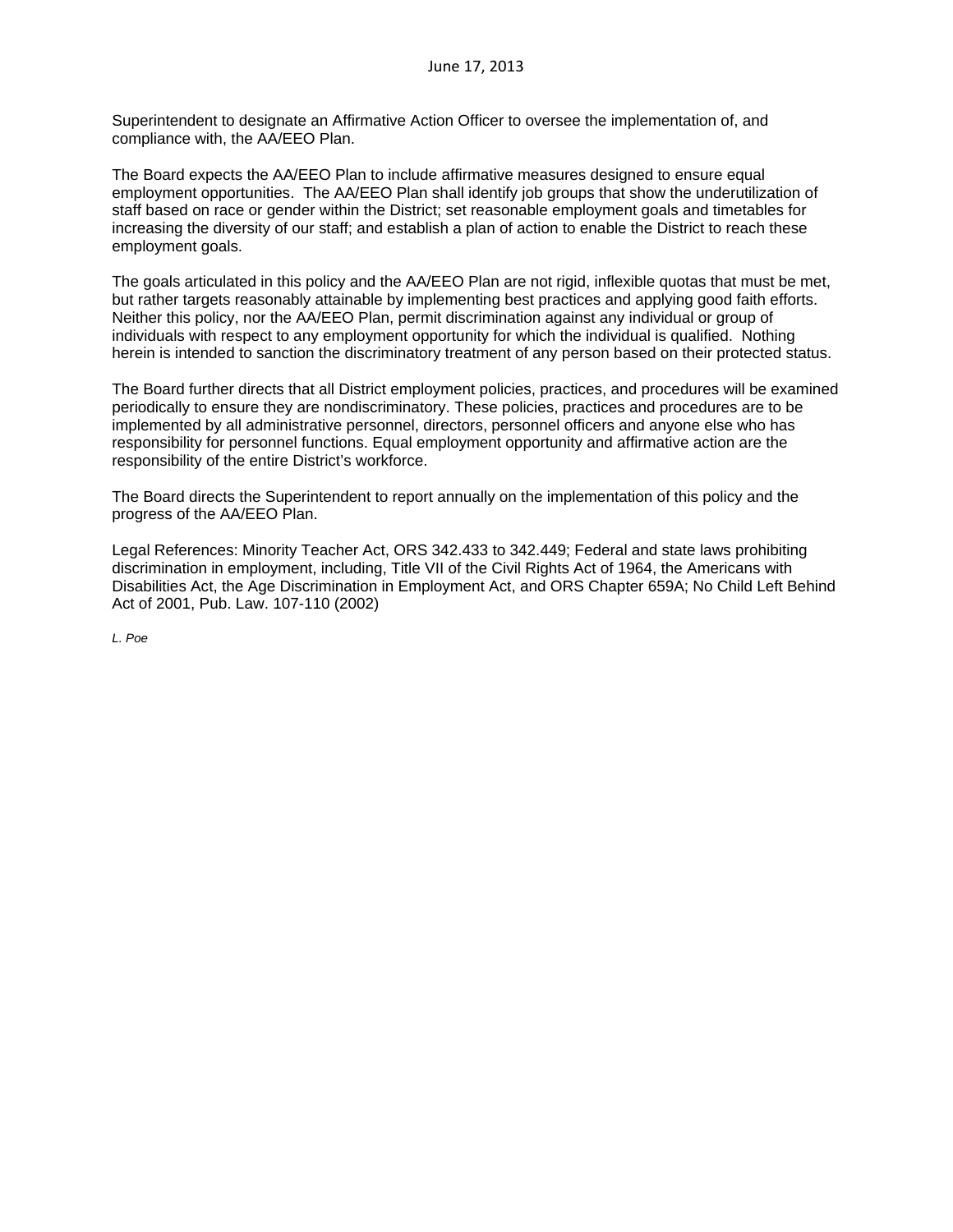### **RESOLUTION No. 4774**

#### Amendment No. 3 to the 2012/13 Budget for School District No. 1J, Multnomah County, Oregon

### **RECITALS**

- A. On June 25, 2012 the Board, by way of Resolution No. 4619, voted to adopt an annual budget for the Fiscal Year 2012/13 as required under Local Budget Law.
- B. Board Policy 8.10.030-AD, "Budget Reallocations Post Budget Adoption," establishes the guidelines to ensure consistent and detailed communication on fiscal issues between the Superintendent and the Board of Education ("Board").
- C. Oregon Local Budget Law, ORS 294.471, allows budget changes after adoption under prescribed guidelines.
- D. On January 28, 2013 the Board, by way of Resolution No. 4708, amended the Fiscal Year 2012/13 budget.
- E. On April 1, 2013 the Board, by way of Resolution No. 4746, amended the Fiscal Year 2012/13 budget for a second time.
- F. This Amendment No. 3 will further revise the FY 2012/13 Adopted Budget under ORS 294.471 guidelines, which states the budget may be amended at a regular meeting of the governing body.
- G. Amendment No. 3 adjusts program allocations for funds to more accurately reflect expected revenues and to ensure adequate appropriation levels to cover all intended expenditures.
- H. Expenditures in one fund (Fund 438 Facilities Capital Project Fund) will be changed by more than 10% under this amendment. Local budget law requires a public hearing on this change.

# **RESOLUTION**

1. Having held a public hearing on this amendment as required under local budget law, the Board hereby amends budgeted revenues and expenditure appropriation levels as summarized by Fund and Appropriation Level in Attachment A for the fiscal year beginning July 1, 2012.

*D. Wynde / N. Sullivan*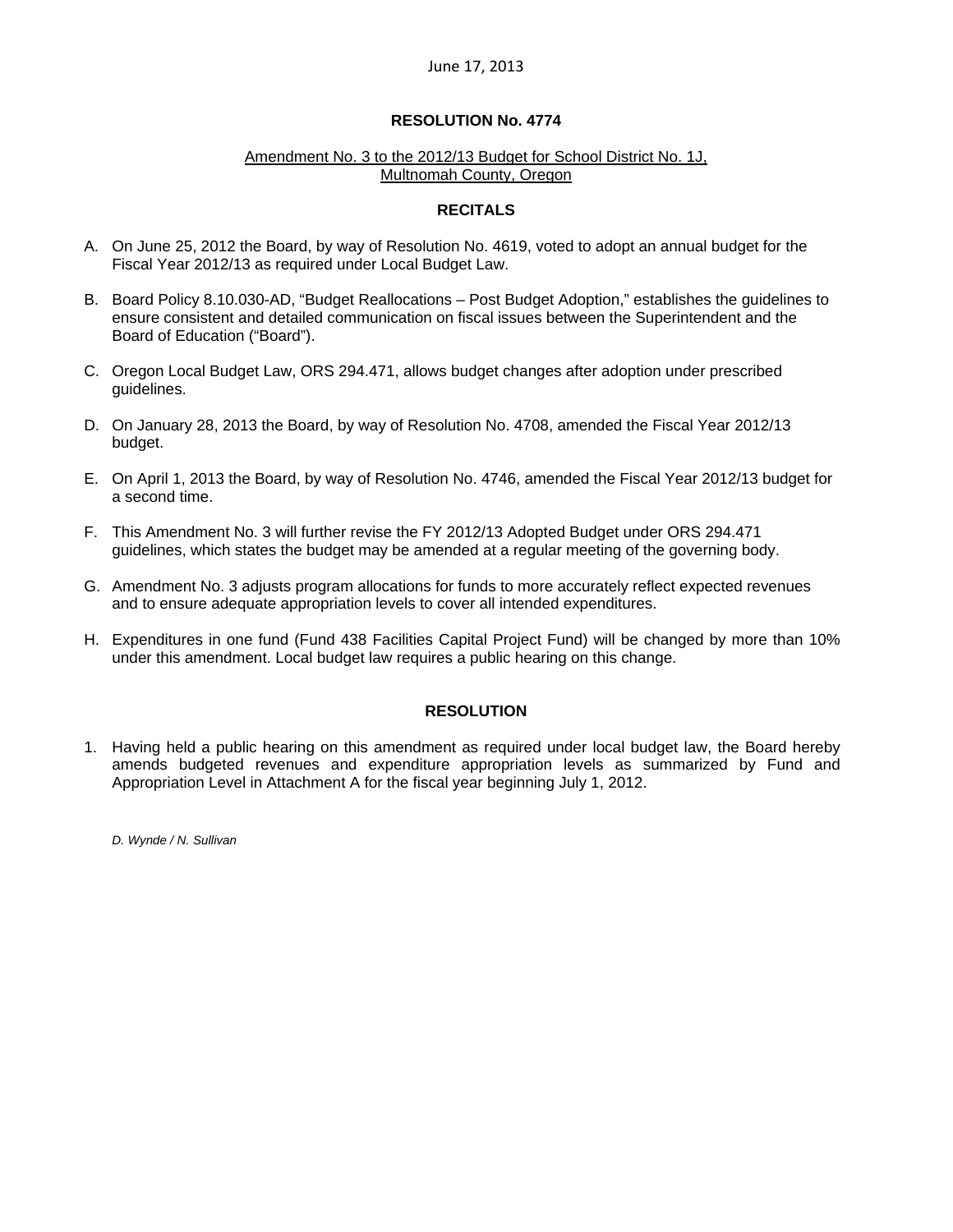| Fund 101 - General Fund                    | Adopted        | Amendment   | Amendment   | <b>This</b> | Amendment   |
|--------------------------------------------|----------------|-------------|-------------|-------------|-------------|
|                                            | <b>Budget</b>  | #1          | #2          | Amendment   | #3          |
| Resources                                  |                |             |             |             |             |
| Beginning Fund Balance                     | 26,657,817     | 30,924,691  | 30,924,691  |             | 30,924,691  |
| <b>Local Sources</b>                       | 265,494,250    | 263,583,251 | 263,583,251 |             | 263,583,251 |
| Intermediate Sources                       | 13,080,000     | 13,080,000  | 13,080,000  |             | 13,080,000  |
| <b>State Sources</b>                       | 156,532,000    | 156,532,000 | 156,532,000 |             | 156,532,000 |
| <b>Federal Sources</b>                     | 500,000        | 500,000     | 500,000     |             | 500,000     |
| Other Sources                              | 2,000,000      | 2,000,000   | 2,000,000   |             | 2,000,000   |
| <b>Total</b>                               | 464,264,067    | 466,619,942 | 466,619,942 |             | 466,619,942 |
| Requirements                               |                |             |             |             |             |
| Instruction                                | 259,956,472    | 256,568,433 | 256,568,433 | 120,003     | 256,688,436 |
| <b>Support Services</b>                    | 174,725,913    | 176,836,631 | 176,836,631 | (453, 515)  | 176,383,116 |
| <b>Enterprise &amp; Community Services</b> | 1,523,503      | 1,563,503   | 1,563,503   |             | 1,563,503   |
| Facilities Acquisition & Construction      | 205,200        | 211,374     | 211,374     |             | 211,374     |
| Debt Service & Transfers Out               | 10,184,033     | 10,583,711  | 10,583,711  | 27,662      | 10,611,373  |
| Contingency<br><b>Ending Fund Balance</b>  | 17,668,946     | 20,856,290  | 20,856,290  | 305,850     | 21,162,140  |
| Total                                      | 464,264,067    | 466,619,942 | 466,619,942 |             | 466,619,942 |
|                                            |                |             |             |             |             |
|                                            | <b>Adontod</b> |             |             |             |             |

# **ATTACHMENT "A" TO RESOLUTION No. 4774**

| Fund 205 - Grants Fund                         | Adopted       | Amendment  | Amendment  | <b>This</b> | Amendment  |
|------------------------------------------------|---------------|------------|------------|-------------|------------|
|                                                | <b>Budget</b> | #1         | #2         | Amendment   | #3         |
| <b>Resources</b><br>Beginning Fund Balance     |               |            |            |             |            |
| <b>Local Sources</b><br>Intermediate Sources   | 1.730.096     | 1,730,096  | 1.730.096  |             | 1,730,096  |
| <b>State Sources</b>                           | 13,737,807    | 13,737,807 | 13,737,807 | ٠           | 13,737,807 |
| <b>Federal Sources</b><br><b>Other Sources</b> | 53,847,532    | 53,847,532 | 53,847,532 | ٠           | 53,847,532 |
| <b>Total</b>                                   | 69,315,435    | 69,315,435 | 69,315,435 | $\sim$      | 69,315,435 |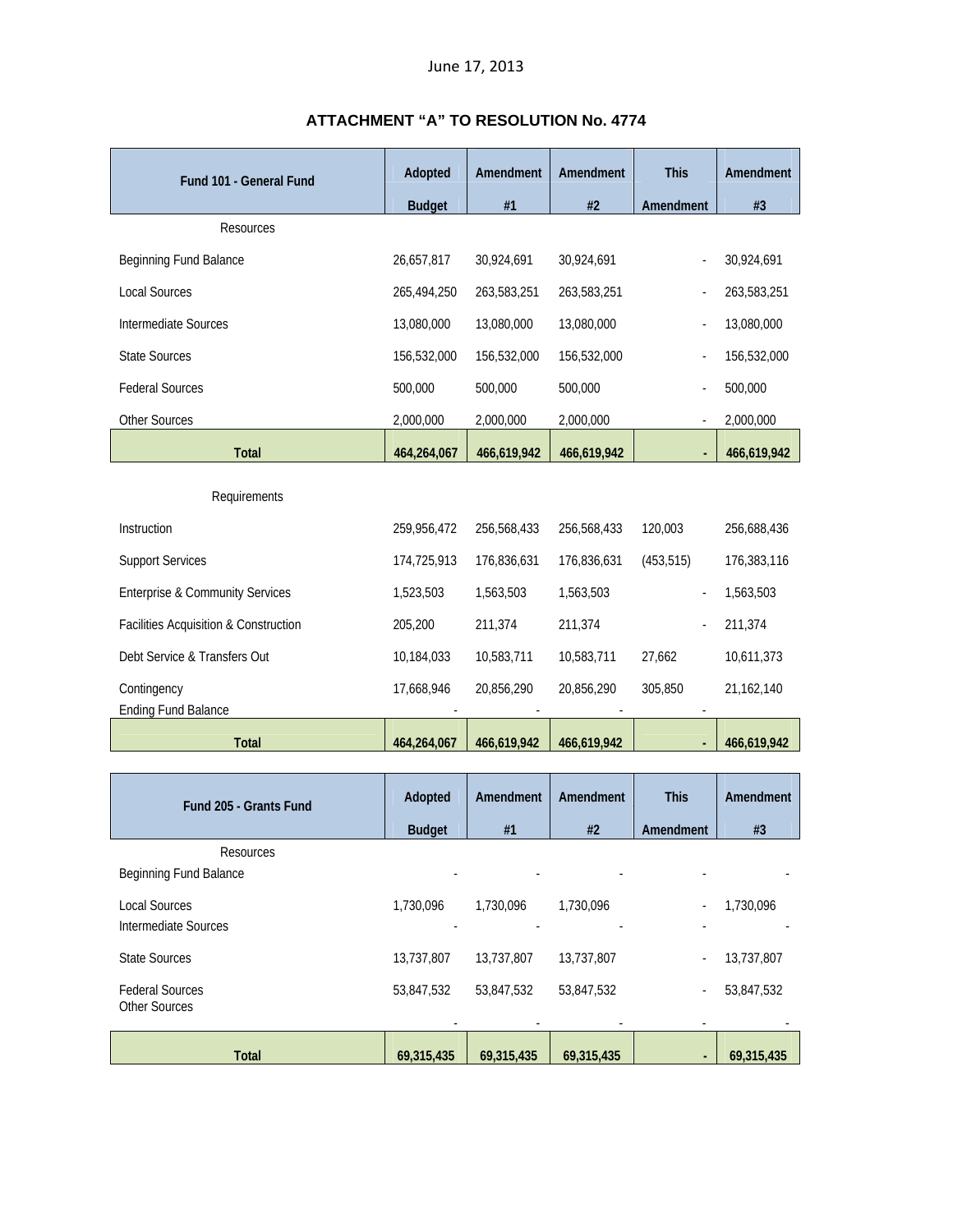| <b>Total</b>                               | 69,315,435 | 69,315,435 | 69.315.435 | $\blacksquare$ | 69.315.435 |
|--------------------------------------------|------------|------------|------------|----------------|------------|
| <b>Ending Fund Balance</b>                 |            |            | ۰          |                |            |
| Contingency                                |            |            |            |                |            |
| Debt Service & Transfers Out               |            |            |            |                |            |
| Facilities Acquisition & Construction      | 244,900    | 244.900    | 244,900    | 100,000        | 344,900    |
| <b>Enterprise &amp; Community Services</b> | 2,364,253  | 2,364,253  | 2,364,253  | 500,000        | 2,864,253  |
| <b>Support Services</b>                    | 26,679,259 | 26.679.259 | 26.679.259 |                | 26,679,259 |
| Instruction                                | 40.027.023 | 40.027.023 | 40.027.023 | (600,000)      | 39,427,023 |
| Requirements                               |            |            |            |                |            |

| <b>Fund 299 - Dedicated Resource Fund</b>  | Adopted       | Amendment  | Amendment  | <b>This</b> | Amendment  |
|--------------------------------------------|---------------|------------|------------|-------------|------------|
|                                            | <b>Budget</b> | #1         | #2         | Amendment   | #3         |
| Resources                                  |               |            |            |             |            |
| Beginning Fund Balance                     | 6,466,182     | 6,466,182  | 6,466,182  | (366, 815)  | 6,099,367  |
| <b>Local Sources</b>                       | 8,636,800     | 8,636,800  | 8,636,800  |             | 8,636,800  |
| <b>Intermediate Sources</b>                |               |            |            |             |            |
| <b>State Sources</b>                       |               |            |            |             |            |
| <b>Federal Sources</b>                     | 240,000       | 240,000    | 240,000    |             | 240,000    |
| Other Sources                              | 400,000       | 400,000    | 400,000    |             | 400,000    |
| <b>Total</b>                               | 15,742,982    | 15,742,982 | 15,742,982 | (366, 815)  | 15,376,167 |
| Requirements                               |               |            |            |             |            |
| Instruction                                |               |            |            |             |            |
|                                            | 13,125,618    | 13,125,618 | 13,125,618 | (366, 815)  | 12,758,803 |
| <b>Support Services</b>                    | 2,130,596     | 2,130,596  | 2,130,596  | (30,000)    | 2,100,596  |
| <b>Enterprise &amp; Community Services</b> | 62,990        | 62,990     | 62,990     | 30,000      | 92,990     |
| Facilities Acquisition & Construction      | 423,778       | 423,778    | 423,778    |             | 423,778    |
| Debt Service & Transfers Out               |               |            |            |             |            |
| Contingency<br><b>Ending Fund Balance</b>  |               |            |            |             |            |
|                                            |               |            |            |             |            |
| <b>Total</b>                               | 15,742,982    | 15,742,982 | 15,742,982 | (366, 815)  | 15,376,167 |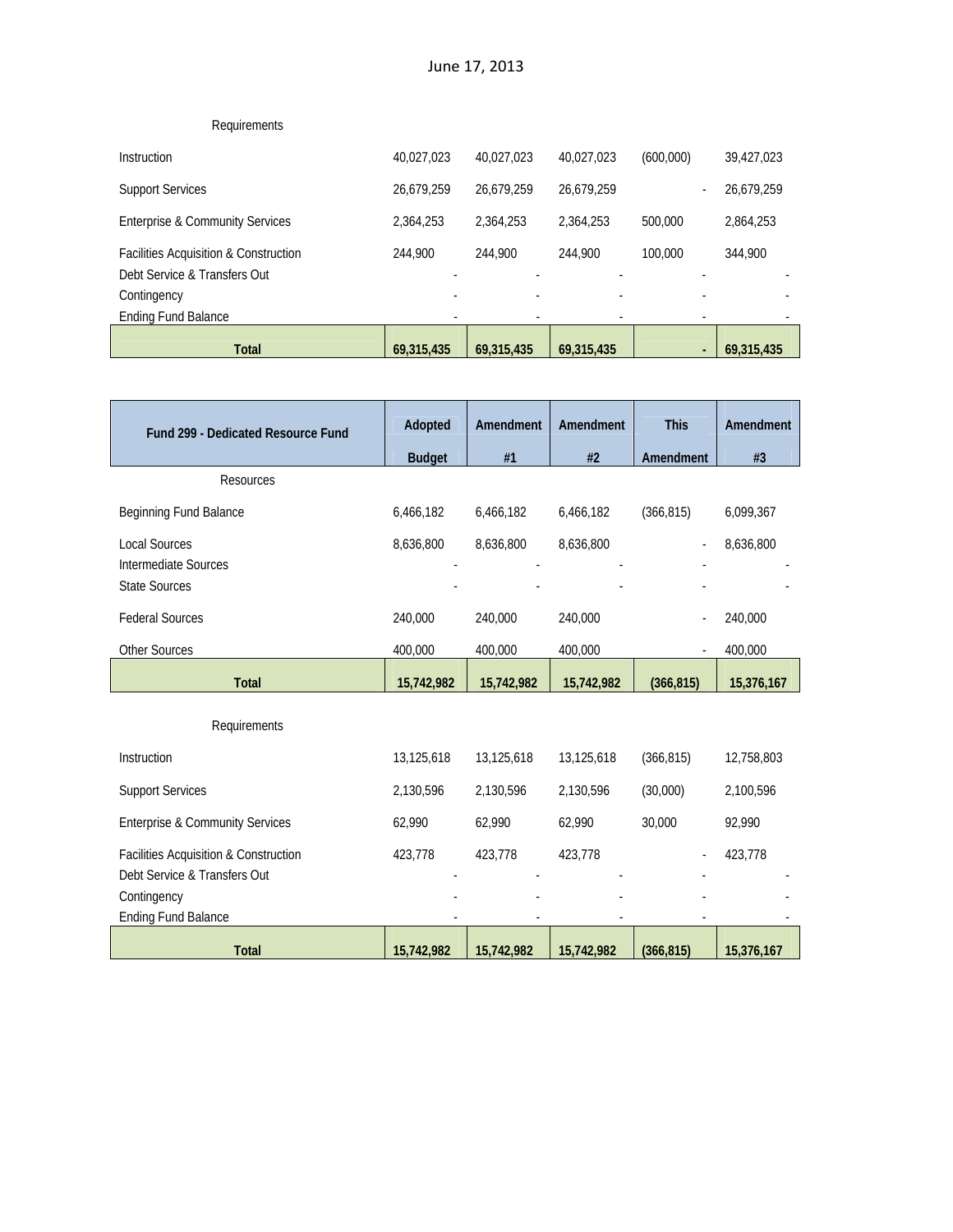| Fund 320 - Full Faith and Credit Debt Service<br>Fund | Adopted       | Amendment                | Amendment                | <b>This</b> | Amendment |
|-------------------------------------------------------|---------------|--------------------------|--------------------------|-------------|-----------|
|                                                       | <b>Budget</b> | #1                       | #2                       | Amendment   | #3        |
| Resources                                             |               |                          |                          |             |           |
| Beginning Fund Balance                                |               | $\overline{a}$           | $\overline{\phantom{a}}$ | ٠           |           |
| <b>Local Sources</b>                                  | ٠             | $\overline{\phantom{a}}$ | ٠                        | ٠           |           |
| Intermediate Sources                                  |               | ٠                        | $\overline{\phantom{a}}$ | ٠           |           |
| <b>State Sources</b>                                  |               | ٠                        |                          |             |           |
| <b>Federal Sources</b>                                | 226.843       | 226.843                  | 226.843                  | (9,662)     | 217.181   |
| <b>Other Sources</b>                                  | 1,111,335     | 1,111,335                | 1,111,335                | 9,662       | 1,120,997 |
| <b>Total</b>                                          | 1,338,178     | 1,338,178                | 1,338,178                | $\sim$      | 1,338,178 |

| Requirements                               |           |           |           |   |           |
|--------------------------------------------|-----------|-----------|-----------|---|-----------|
| <b>Instruction</b>                         |           | ۰         | ۰         |   |           |
| <b>Support Services</b>                    |           |           |           |   |           |
| <b>Enterprise &amp; Community Services</b> | ۰         | ۰         |           | ۰ |           |
| Facilities Acquisition & Construction      |           |           |           |   |           |
| Debt Service & Transfers Out               | 1,338,178 | 1,338,178 | 1,338,178 |   | 1,338,178 |
| Contingency                                |           |           |           |   |           |
| <b>Ending Fund Balance</b>                 | ۰         |           | ۰         |   |           |
| <b>Total</b>                               | 1,338,178 | 1,338,178 | 1,338,178 | ۰ | 1,338,178 |

| Fund 438 - Facilities Capital Project Fund                             | Adopted       | Amendment    | Amendment                           | <b>This</b> | Amendment  |
|------------------------------------------------------------------------|---------------|--------------|-------------------------------------|-------------|------------|
|                                                                        | <b>Budget</b> | #1           | #2                                  | Amendment   | #3         |
| Resources                                                              |               |              |                                     |             |            |
| Beginning Fund Balance<br><b>Local Sources</b><br>Intermediate Sources | ٠             | 832,251<br>٠ | 832,251<br>$\overline{\phantom{a}}$ |             | 832,251    |
| State Sources<br><b>Federal Sources</b>                                | ٠             | 500,000      | 500,000                             |             | 500,000    |
| <b>Other Sources</b>                                                   | 18,362,947    | 18,762,625   | 18,762,625                          | 2,063,350   | 20,825,975 |
| <b>Total</b>                                                           | 18,362,947    | 20,094,876   | 20,094,876                          | 2,063,350   | 22,158,226 |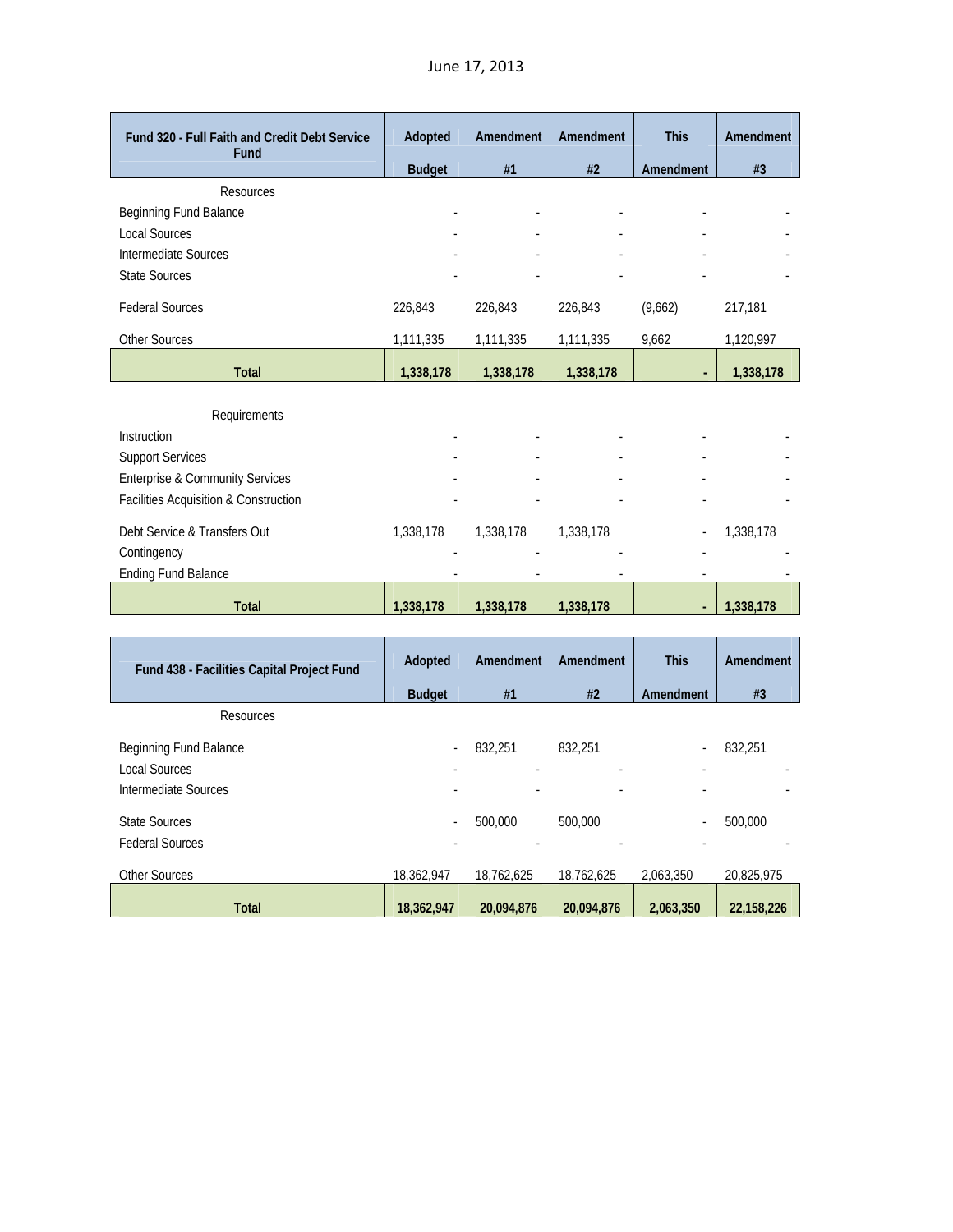| Requirements                               |            |            |            |           |            |
|--------------------------------------------|------------|------------|------------|-----------|------------|
| <b>Instruction</b>                         |            |            |            |           |            |
| <b>Support Services</b>                    |            |            |            |           |            |
| <b>Enterprise &amp; Community Services</b> |            |            |            |           |            |
| Facilities Acquisition & Construction      | 18,362,947 | 20,094,876 | 20.094.876 | 2,063,350 | 22,158,226 |
| Debt Service & Transfers Out               |            |            |            |           |            |
| Contingency                                |            |            |            |           |            |
| <b>Ending Fund Balance</b>                 |            |            |            |           |            |
| <b>Total</b>                               | 18,362,947 | 20,094,876 | 20,094,876 | 2,063,350 | 22,158,226 |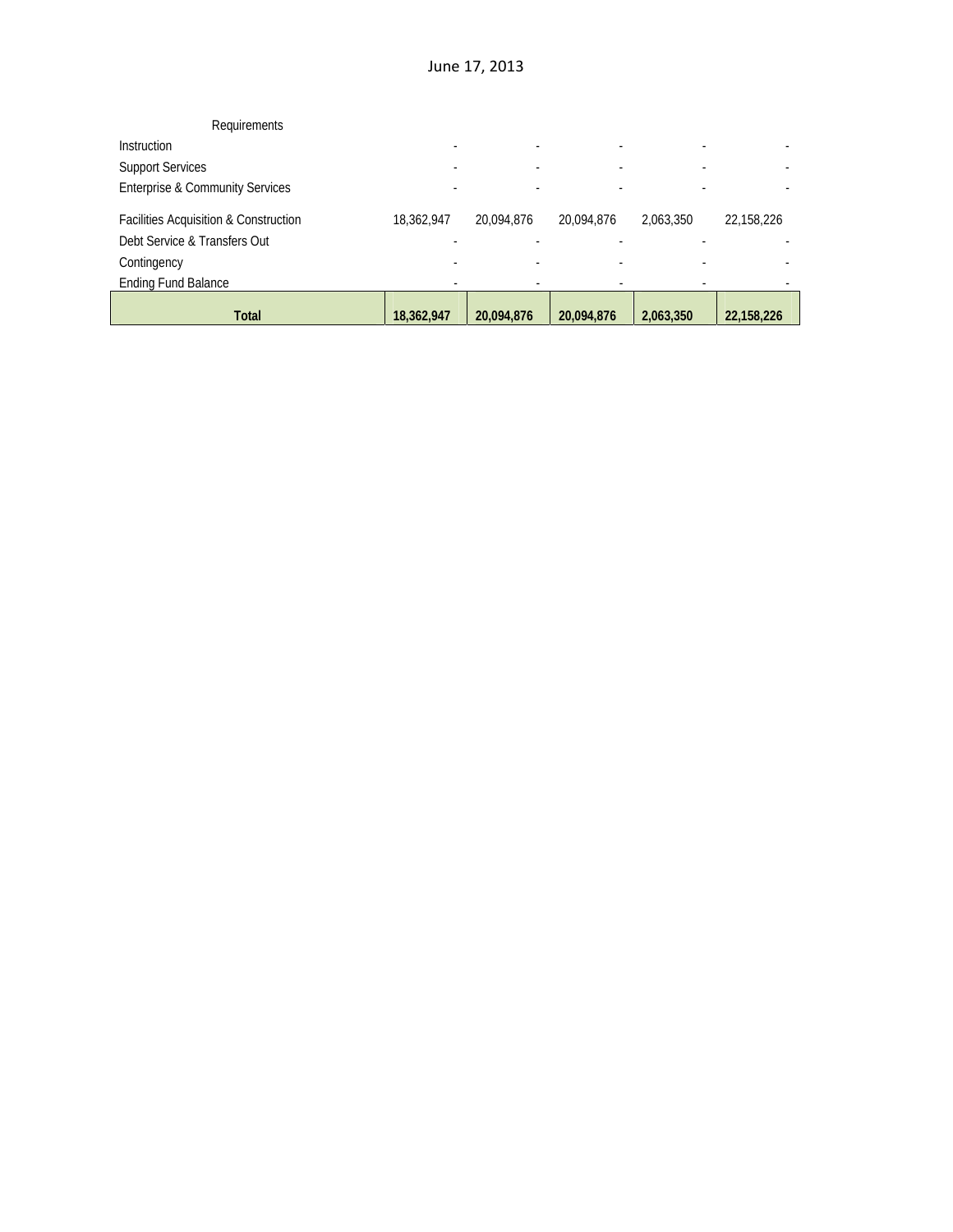#### **RESOLUTION No. 4775**

#### Impose Taxes and Adoption of the FY 2013/14 Budget for School District No. 1J, Multnomah County, Oregon

# **RECITALS**

- A. Oregon Local Budget Law, ORS 294.428, requires each legal jurisdiction's Budget Committee approve a budget and specify *ad valorem* property tax rate for all funds.
- B. The Board of Education ("Board") appointed a Citizen Budget Review Committee ("CBRC") to review the Proposed Budget and current year expenditures of the existing Local Option Levy. The CBRC acts in an advisory capacity to the Board.
- C. On May 13, 2013, the Budget Committee received testimony and a report on the current year Local Option Levy expenditures, and testimony and budget recommendations from the CBRC.
- D. On May 20, 2013, by way of Resolution No. 4759, and under the provisions of Oregon Local Budget Law (ORS Ch. 294), the Budget Committee for School District No. 1J, Multnomah County, Oregon ("District"), approved the FY 2013/14 budget and imposed taxes.
- E. Oregon Local Budget Law, ORS 294.431, requires submission of the budget document to the Tax Supervising Conservation Commission ("TSCC") by May 15 of each year. PPS applied for, and was granted an extension to this deadline, and submitted the PPS budget to TSCC as required.
- F. The TSCC held a public hearing on the Approved Budget on June 17, 2013.
- G. ORS 457.010(4)(a) provides the opportunity for a school district to exclude from urban renewal divide-the-taxes that amount with a statutory rate limit on July 1, 2003, that is greater than \$4.50 per \$1,000 of assessed value, to the extent that the rate limit was increased under section 11 (5)(d), Article XI of the Oregon Constitution and, property tax revenue from said increase is excluded from local revenues, as that term is used in ORS Chapter 327, and provided that the school district notifies the county assessor of the rate to be excluded for the current fiscal year not later than July 15.
- H. Portland Public Schools has a statutory rate limit that in is in excess of the \$4.50 limitation that includes an increase under section 11 (5) (d), Article XI of the Oregon Constitution.

#### **RESOLUTION**

- 1. The District's Board of Education hereby adopts the budget for the fiscal year 2013/14, as summarized in Attachment "A", in the total amount of \$833,134,013.
- 2. The Board resolves that the District hereby imposes the taxes provided for in the adopted budget:
	- a. At the rate of \$5.2781 per \$1,000 of assessed value for operations;
	- b. At the rate of \$1.9900 per \$1,000 of assessed value for local option tax for operations;
	- c. In the amount of \$46,007,694 for exempt bonds.

And that these taxes are hereby imposed and categorized for tax year 2013/14 upon the assessed value of all taxable property within the district.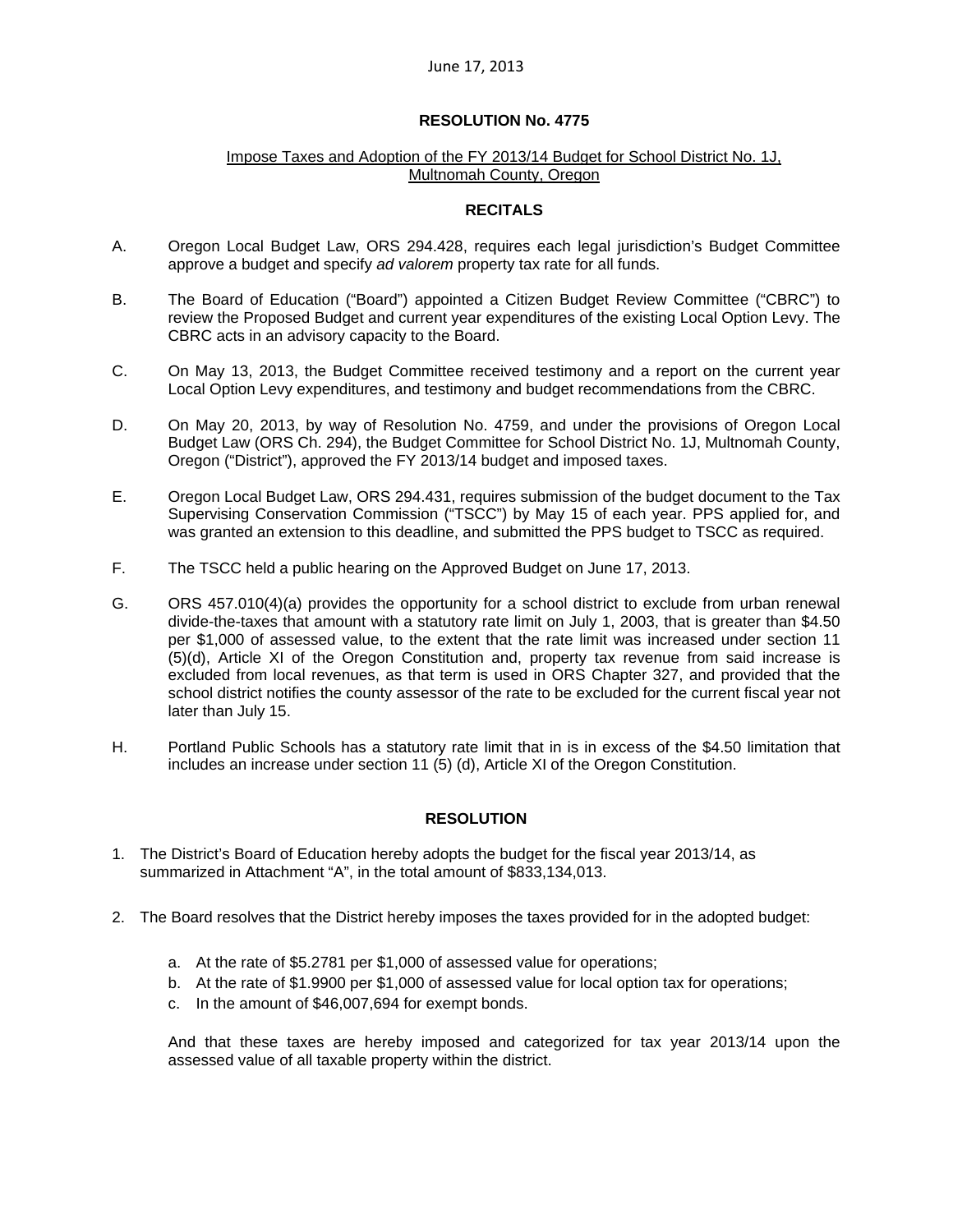3. Taxes are hereby imposed and categorized as for tax year 2013/14 upon the taxable assessed value of all taxable property in the District, as follows:

|                            | Education                              | Excluded from |
|----------------------------|----------------------------------------|---------------|
|                            | Limitation                             | Limitation    |
| Permanent Rate Tax Levy    | \$5.2781/\$1,000 of assessed valuation |               |
| Local Option Rate Tax Levy | \$1.9900/\$1,000 of assessed valuation |               |
| <b>Bonded Debt Levy</b>    |                                        | \$46,007,694  |

4. The Board further resolves that \$0.5038 per \$1,000 of taxable assessed value of the permanent rate tax levy noted above is excluded from division of tax calculations, as the Permanent Rate Tax Levy attributable to the increase provided in section 11 (5)(d), Article XI of the Oregon Constitution (such increase is a result of the expired Gap Tax Levy). The District will notify the county assessors that for the 2013-14 fiscal year \$0.5038 of the District's permanent tax rate levy is to be excluded from urban division of tax calculations under the provisions of ORS 457.010(4)(a)(D).

*D. Wynde / N. Sullivan*